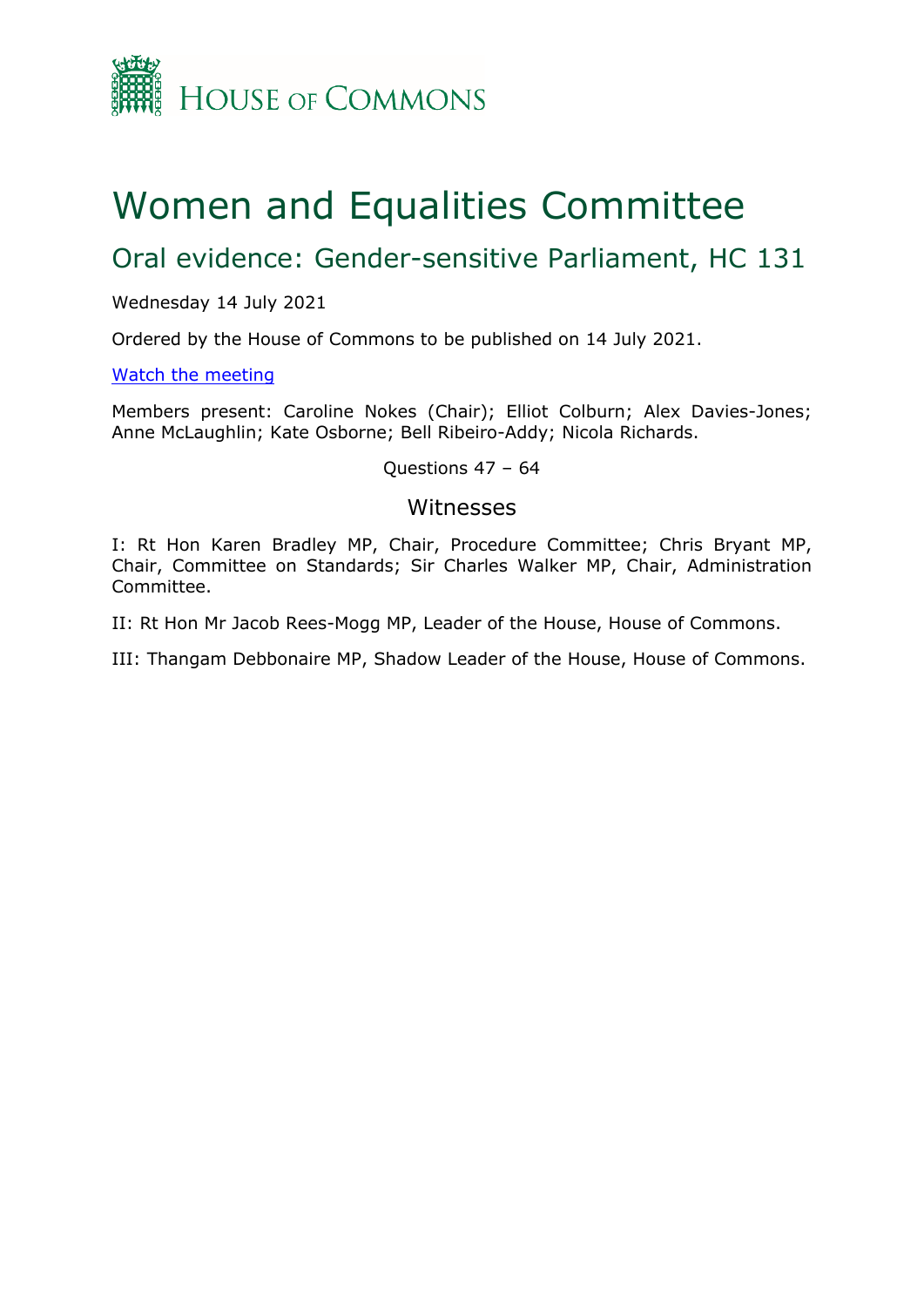

### Examination of witnesses

Witnesses: Karen Bradley, Chris Bryant and Sir Charles Walker.

Q47 **Chair:** Welcome to this afternoon's evidence session of the Women and Equalities Select Committee. This is our second oral evidence session in our inquiry into a gender-sensitive Parliament. This afternoon we are joined by Rt Hon Karen Bradley, Chair of the Procedure Committee, Chris Bryant, Chair of the Committee on Standards, and Sir Charles Walker, who is Chair of the Administration Committee.

I will go straight into the questions, but first can I ask each of you at the outset to give a very brief introduction to who you are and the role of your Committee?

*Karen Bradley:* I am Karen Bradley, the MP for Staffordshire Moorlands and Chair of the Commons Procedure Committee. The Commons Procedure Committee has a role in looking at and assessing how the House of Commons manages public business, and by that we mean legislation and debate in the House of Commons, Public Bill Committees and in Westminster Hall.

*Sir Charles Walker:* I am Charles Walker, Chairman of the Administration Committee. We look after or have oversight of in-house services; that could be from HR, focused on supporting Members, through to catering facilities—if you have a little bottle of wine in the tearoom today, that is our latest achievement, getting little bottles of wine back in the tearoom to be taken with food. We are also campaigning at the moment for the introduction of oat milk. It is quite a wide-ranging set of responsibilities, but we take them seriously, and we are trying to make it a better place for colleagues to work.

*Chris Bryant:* I am Chris Bryant. I am the Chair of two committees: the Committee on Standards and the Committee on Privileges. Uniquely, we have lay members on the Committee on Standards as well as Members of Parliament. We have responsibility for the code of conduct regarding MPs and how they perform their functions. We do disciplinary hearings when MPs get into trouble, and we sit alongside the Independent Expert Panel, which looks at complaints of sexual harassment and bullying.

Q48 **Chair:** Can I start with Karen? You will be aware that the IPU definition of a gender-sensitive Parliament is about an institution that is founded on gender equality. Can I ask you for an assessment on how well you think our Parliament is doing in giving men and women the equal right to participation without discrimination?

*Karen Bradley:* I have seen the definition from the IPU. It is a good definition; it sums up what a gender-sensitive Parliament should look like and where we should have equal opportunities for every Member of Parliament.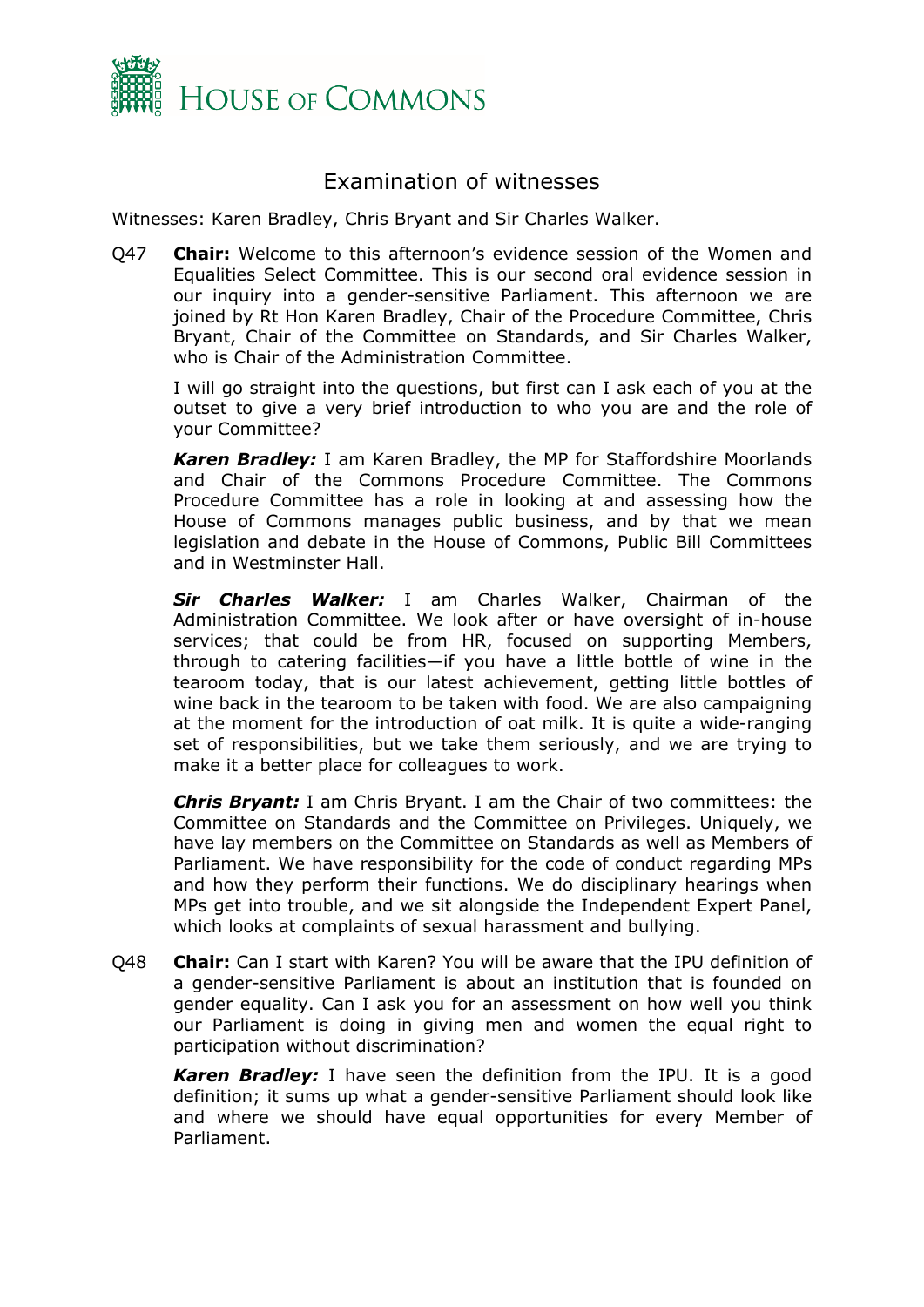

I would go back to when we were first looking at Covid and how Parliament might respond to Covid, thinking about how well Parliament currently responds to gender issues, because that was when we first had to address the matter of absolute parity and equality for all Members. We had a number of Members who were simply unable to get to Parliament for health reasons. We had to find ways to make sure that Parliament had absolute parity for those Members who could only attend virtually compared with those Members who were there in person. We managed to do that. It was not an easy thing, but we managed to do it. However, very quickly, Parliament wanted to revert back to losing parity.

The point I am making is that we start off with great intentions to ensure there is parity and equal opportunity for all Members, but we very quickly can, as a Parliament, revert to practices and procedures that do not allow for parity because it is somehow breaking with tradition or is not the way we have always done things. In the case of parity for those attending virtually, because people who were not able to attend physically were not able to do all the things they were able to do physically, it meant stopping people attending virtually so physical participation gained this advantage in terms of being more flexible and allowing for interventions, et cetera. In a way, it is shame that we did go against that principle of parity. It is an interesting challenge as to how we make sure in the future that we allow for parity between all Members when we are back to a fully physical Parliament.

Q49 **Chair:** Covid aside, have you noticed Parliament make progress since the 2016 report from Sarah Childs? That was effectively the last time this was looked at.

*Karen Bradley:* We have done very little since the 2016 report. The only thing we have done is introduce proxy voting for baby leave. That applies to every Member of Parliament who becomes a parent, either an adoptive parent or a birth parent. It also deals with miscarriages, which is exactly the right thing to do. I pay tribute to Charles, who is on the call, who was the Chair of the Procedure Committee when the Procedure Committee first looked at proxy voting. The Committee was able to turn around a report quickly and we were able to introduce proxy voting for baby leave.

That really is the only thing that has changed in terms of our long-term procedures. I am being clear here that this is not including what we did during Covid. That is the only difference that has happened since that report.

Q50 **Chair:** Charles, do you have anything that you would like to add to that?

*Sir Charles Walker:* No. That is a good canter through. No doubt there will be other questions that I will want to come in on, but I am content at the moment.

Q51 **Chair:** Chris, could we have your perspective on, first, how we are doing and, secondly, whether we are making progress?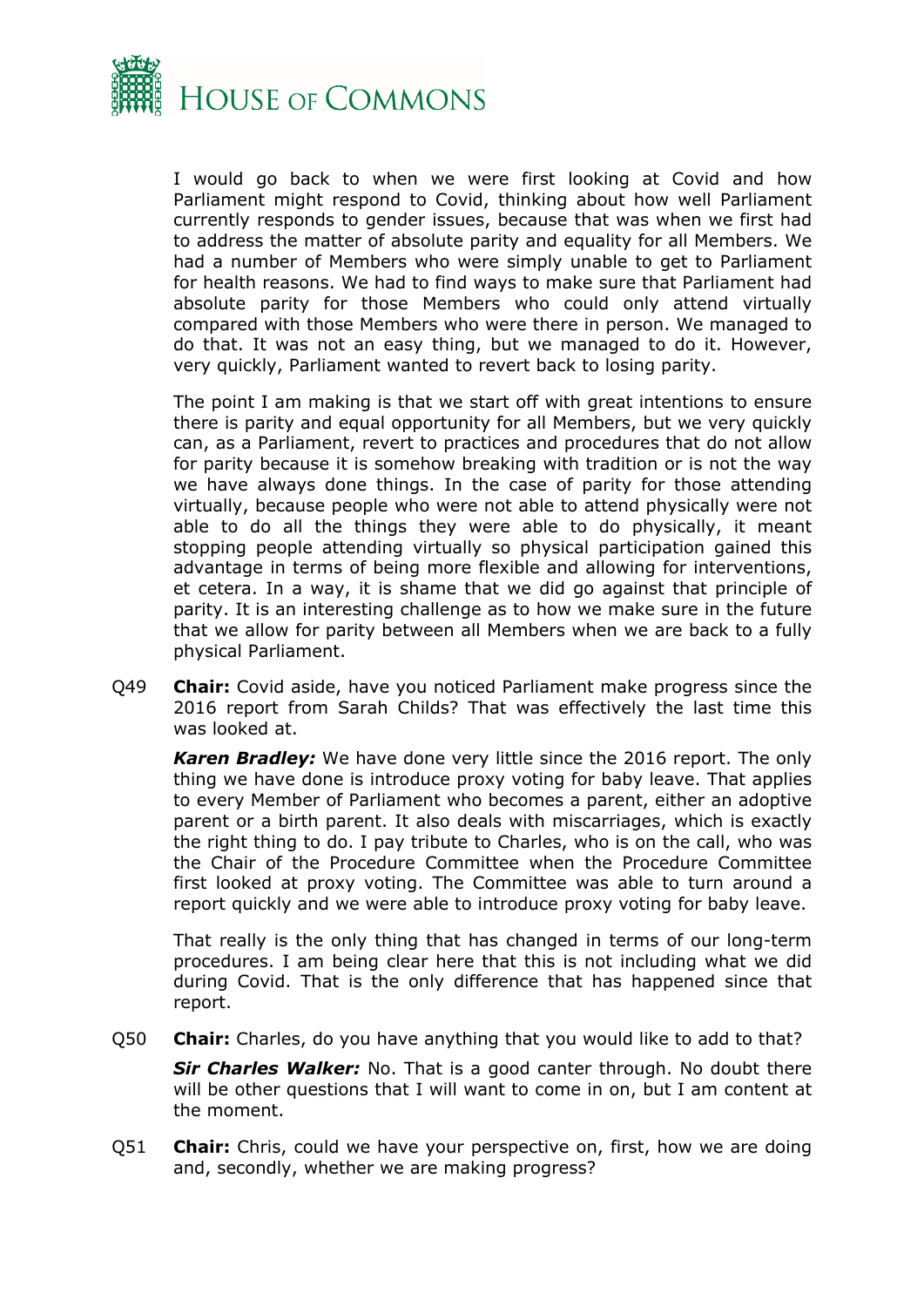

*Chris Bryant:* Speaking from my Committee's area of responsibility, as it were, one of the most important things that Parliament can do is make sure that it feels like a safe place for anybody to work, regardless of their gender and, for that matter, their sexuality or anything else. We have made significant strides, because we do now have the Independent Expert Panel up and running; it has already adjudicated in several cases. They were only appointed in November last year and they have already dealt with several cases.

It poses a big question in relation to the fact that, if you are suspended from the House for more than 10 days for a misdemeanour over the registration of a financial interest, you are subject to the Recall of MPs Act, which means that your voters could effectively remove you, but that does not apply if you are suspended for more than 10 days by the Independent Expert Panel for sexual harassment. There are quite a few of us who are angry that we have not been able to close that loophole, and that one Member of Parliament is now using that loophole to stay in the House. We have had lots of representations from people saying that this makes them not feel safe at work.

Q52 **Chair:** We heard from witnesses earlier in the inquiry that there is not an adequate, systemic and comprehensive approach to how you could achieve a gender-sensitive Parliament. Does the House have enough of an institutional focus on gender sensitivity?

*Chris Bryant:* In Parliament, the only way you can really drive that is either through the Leader of the House or the Speaker, and preferably through both acting in unison. When we had Andrea Leadsom and John Bercow, whatever views one may have about any of their other views, they undoubtedly worked in unison. That is what helped us get a proper Independent Expert Panel for dealing with sexual harassment cases in place. That applies to everything else as well.

*Karen Bradley:* This comes down to the point about the way we are structured and the management of the House. There is not one body that you can go to if you want things to change. We have the Commission; we have the Leader of the House, who is the only person who can put anything on the Order Paper. If the Leader of the House does not want to put something on the Order Paper, we cannot debate it and we cannot change anything. We have the usual channels of the two Chief Whips, who manage quite a lot of things; and we have Government, which is by definition the Leader making decisions about what is on the Order Paper.

I hear intent from all of the structures. I hear that they are really keen to improve the situation. Without there being just one individual or one body that is entirely responsible and has oversight of this, it is impossible to change things. Chris is right: unless you have a situation where a Speaker and a Leader are working in unison on these matters, even if they are not on other things, you are not going to be able to make progress.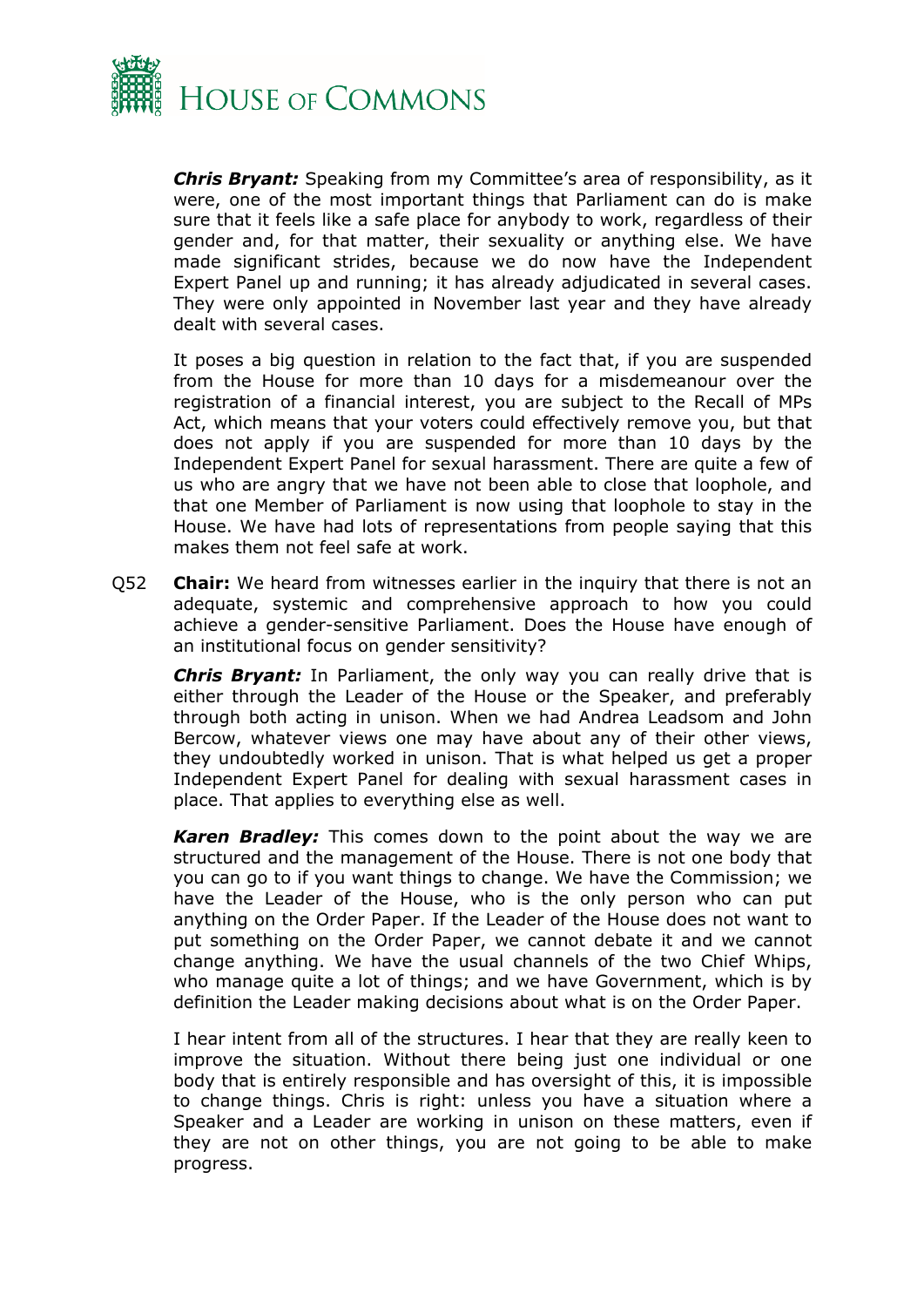

Q53 **Chair:** If we wanted a more determined focus on gender equality, should there be a separate body, or should it just boil down to the Leader and the Speaker?

*Karen Bradley:* It is a difficult one, because there are pros and cons for both. The Leader is a member of the Government, and therefore you are reliant on the Government wishing to push this agenda forward. The Government have many other priorities and they have to deal with collective responsibility. Anyone who has been a Minister knows how long these things can take.

This Speaker is determined to make sure that there is gender equality and to do all that can be done, but it is impossible for just the Speaker to do it. Should there be another body that comes on? Unless they have the power to do these things and unless they have the full backing of the Government and the Leader to put things on the Order Paper, it is just another Select Committee that can make recommendations.

*Chris Bryant:* We had an example of this last year. We were two lay members short on the Committee on Standards. The two names had both been through the House of Commons Commission and had been agreed by the Commission, but the Leader of the House refused to table both names for the House of Commons, because he objected to one of the two names.

I regularly hear Government Ministers say, "This is a matter for the House". I want to say that it is only a matter for the House once the Government have tabled the motion. Nobody else can table the motion. There is an argument for doing two things: first, to elect the Commission, because it is a slightly oddly composed body, although statutory in basis; secondly, to allow any member of the Commission to be able to table a motion that has precedence.

*Sir Charles Walker:* Clearly, things have got better. We all age slowly, so nobody notices people ageing. If you think about female representation in Parliament, that has grown significantly. It is short of where it needs to be, but it has grown significantly over the past 20 years. One of the really key indicators is how long women stay in Parliament for, whether their careers are as long as men's and, if their careers are not as long as men's, is that because they have better things to do with their time or because they find that it does not work for them as well?

It is not just being in Parliament; it is the whole experience of being a Member of Parliament. From talking to female colleagues, my understanding is that the level of misogyny and hatred that they are subjected to can weigh heavily on their sense of well-being. There are all sorts of issues.

It was very sweet of Karen to mention proxy voting and baby leave, because that was something that the Procedure Committee did when I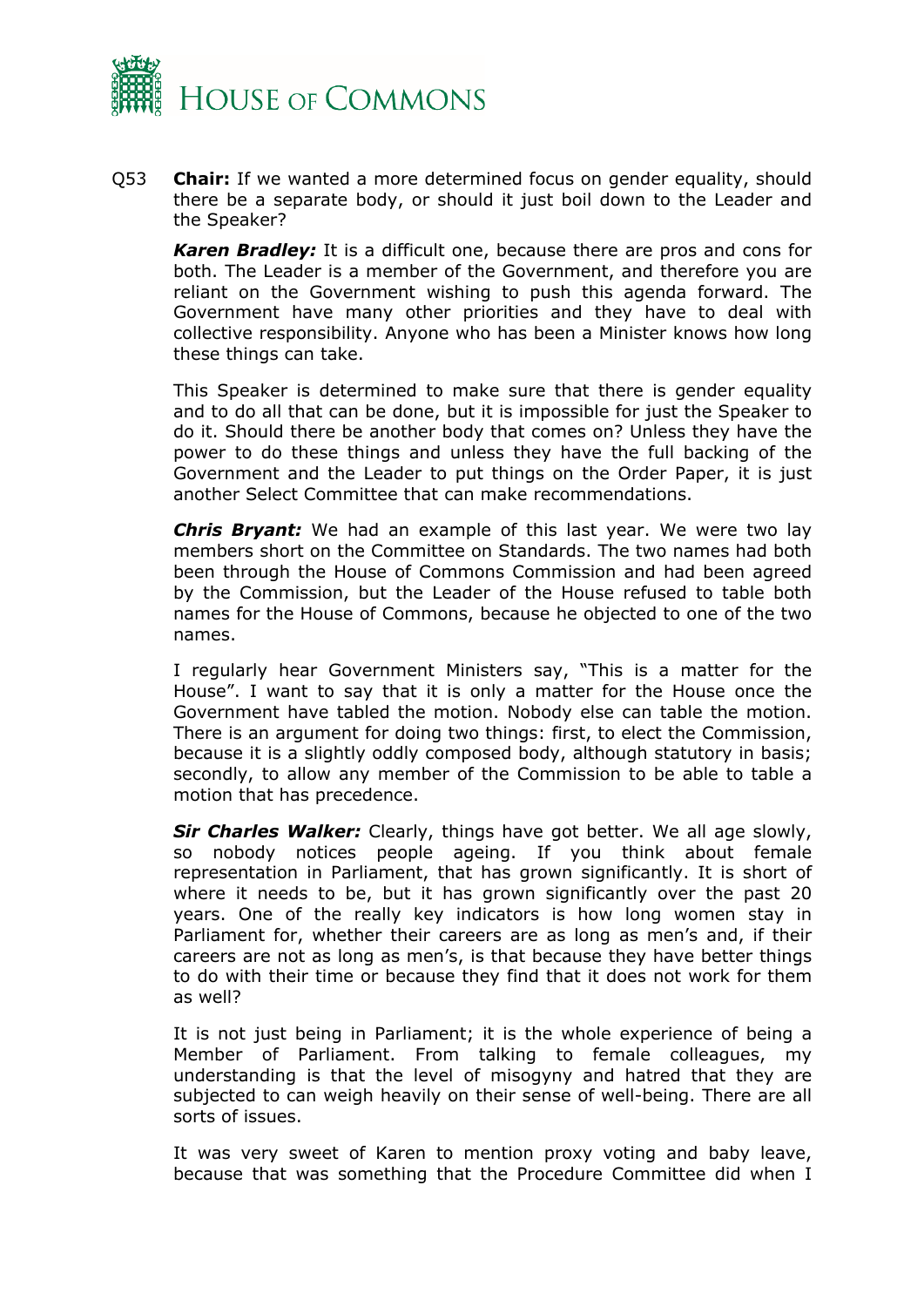

was Chair of it. I was very pleased that we did that, and it was a step in the right direction. There is clearly more to be done.

Q54 **Chair:** Charles, just picking up on what you said, is anybody asking the right questions about why female Members are not staying as long as their male counterparts? On average, it is one term less. If people are not looking at that closely enough, who should be? Is it a job for the House or is it a job for the individual political parties?

*Sir Charles Walker:* That is a really good question. It should worry individual political parties, because we lose really good people. I know we had a significant intake of women in 2010, but Caroline, you know that many of your friends and comrades left in 2019. It is something that there should be further academic research into so that we come at it from a basis of fact and knowledge, not gut instinct.

I have noticed that their careers are shorter. If I am noticing it, I am sure other people are noticing it. You seem to have a handle on it on your Committee already. We need to look at the causes behind why people are leaving early. Once we understand why they are leaving early, we can perhaps address those underlying causes and make this a more pleasurable experience than it currently is.

*Karen Bradley:* I was going to make the point about female MPs serving for one Parliament less than their male counterparts. When I saw those statistics, that struck me as being really significant. Charles is right, though: more research is needed as to why so many of our 2010 intake colleagues decided to leave in 2019. Was it a combination of the turmoil that we have been through in that 2017-19 Parliament and the impact social media has on the lives of female MPs?

I am sitting in my home here; you are seeing my home behind me. That is quite an intrusion into the lives of all of us, but maybe we need to find out whether it is more of an intrusion into the lives of women, particularly women with children, who might not want to share that kind of information with the world out of the desire to protect their children. I am sure fathers feel the same, but we need to understand that.

We need some way of looking at this and trying to understand it. There is sometimes oversimplification: "If we just had virtual participation, more women would be involved". I am sure that we will come on to what has happened with virtual participation and the statistics around that, but it is not just about virtual participation, proxy voting or the sitting hours. There is a combination of things, and we need to understand what it is.

*Sir Charles Walker:* Of course, I sit on the Speaker's Committee for IPSA. Chris, I am not sure whether you are still on it. You are, are you not? We cannot separate decisions made around the support and funding of MPs by IPSA from the experience of women, particularly those with children or those who may want to have children. That has a huge impact. Yes, we may be obsessed with giving taxpayers value for money,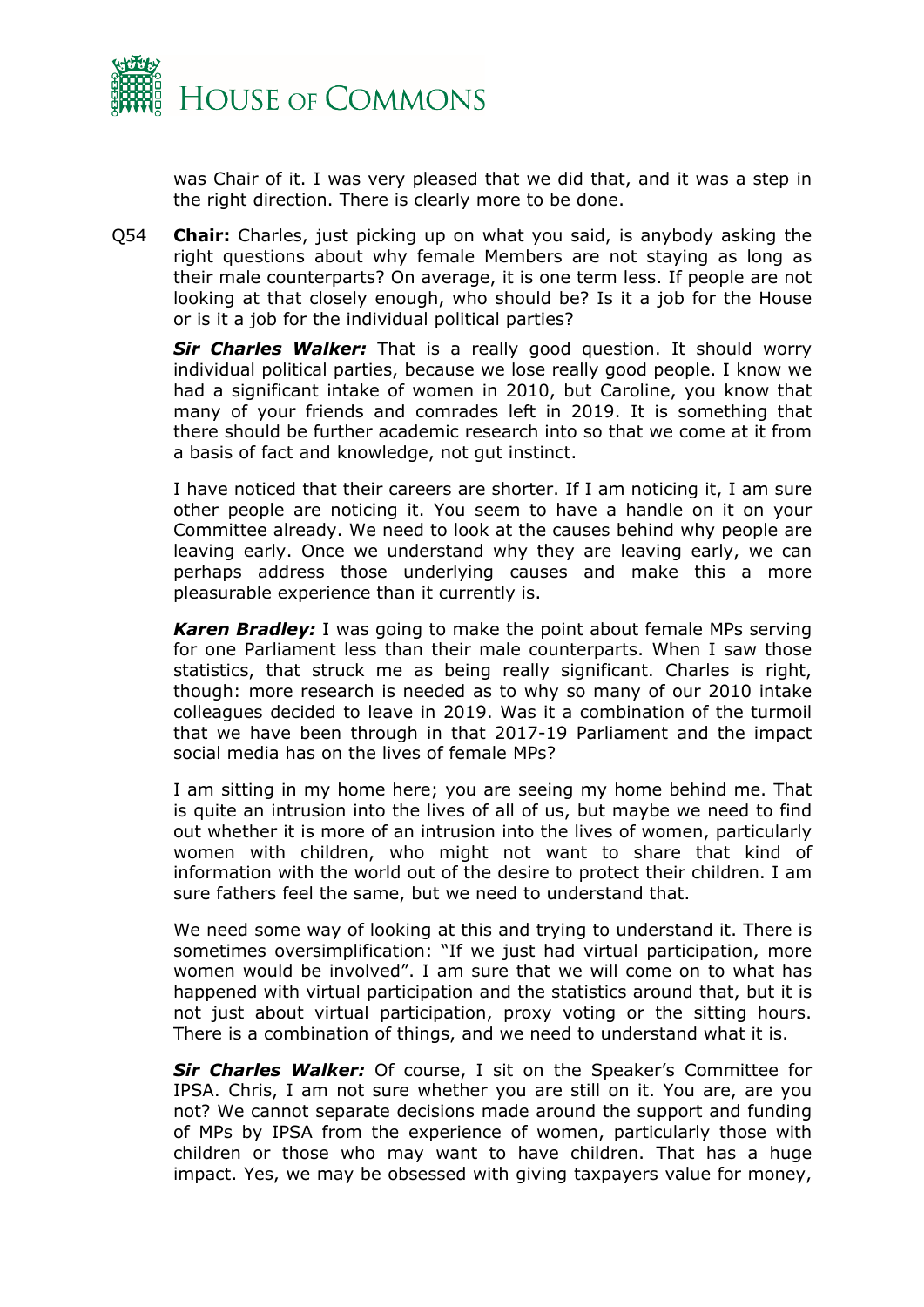

but value for money is not just about money; it is about the value of the representation they get and the willingness that the representation is given.

*Chris Bryant:* Jo Cox was murdered. When her sister stood in a byelection, she was subjected to appalling abuse, deliberately orchestrated by some men. Yes, that does not help. Incidentally, I was elected in 2001; none of the women who were elected with me in 2001 are still in Parliament, but some of the men are.

**Chair:** That says a lot, doesn't it?

#### *Chris Bryant:* Yes.

Q55 **Chair:** That is a really important point about the abuse that is directed at female candidates. We saw a really orchestrated campaign. Charles, did you want to come in?

*Sir Charles Walker:* Yes, I wanted to get this off my chest, because Chris has reminded me. A few years ago there was talk of extending the powers of the Commissioner into our private lives and this, that and the other. The then Commissioner came to the 1922 Committee—Anne Milton chaired it—and I got quite upset, because she started lecturing us on how to behave with upset and angry constituents. Sometimes you have to be robust in pushing back. I lost my temper and I was asked to leave. As I left I said, "You have no idea what it is like, and somebody is going to get killed soon." The death of Jo Cox was a year or two after that.

I get very emotional talking about this, because a lot of colleagues, particularly female colleagues, have a bloody awful time. People need to understand that. They literally get driven out of Parliament. In Jo's case, she was murdered.

Q56 **Chair:** Finally from me, restoration and renewal provides all sorts of opportunities in Parliament. We have heard from witnesses that they do not feel there is enough focus on how Parliament can be made physically a better space for female representatives. Chris, should there be a specific direction around restoration and renewal that would see improvements for diversity across Parliament?

*Chris Bryant:* My biggest anxiety is that restoration and renewal is never going to happen. Nobody is ever going to mix a bucket of cement, because we have gone on and on and on, redefining the brief, and we will keep on doing it forever until the place has burned down. Nobody is content with the last report that was produced, so they insist on another report and another report, and we just waste money all the time.

We must restore the building, because it is a UNESCO world heritage site. We have a responsibility to protect the heritage that is ours. It is a beacon of democracy. It is a place that is identified with human rights around the world. We must do that work, but of course, when we do it, we must make it much more accessible in so many different ways. The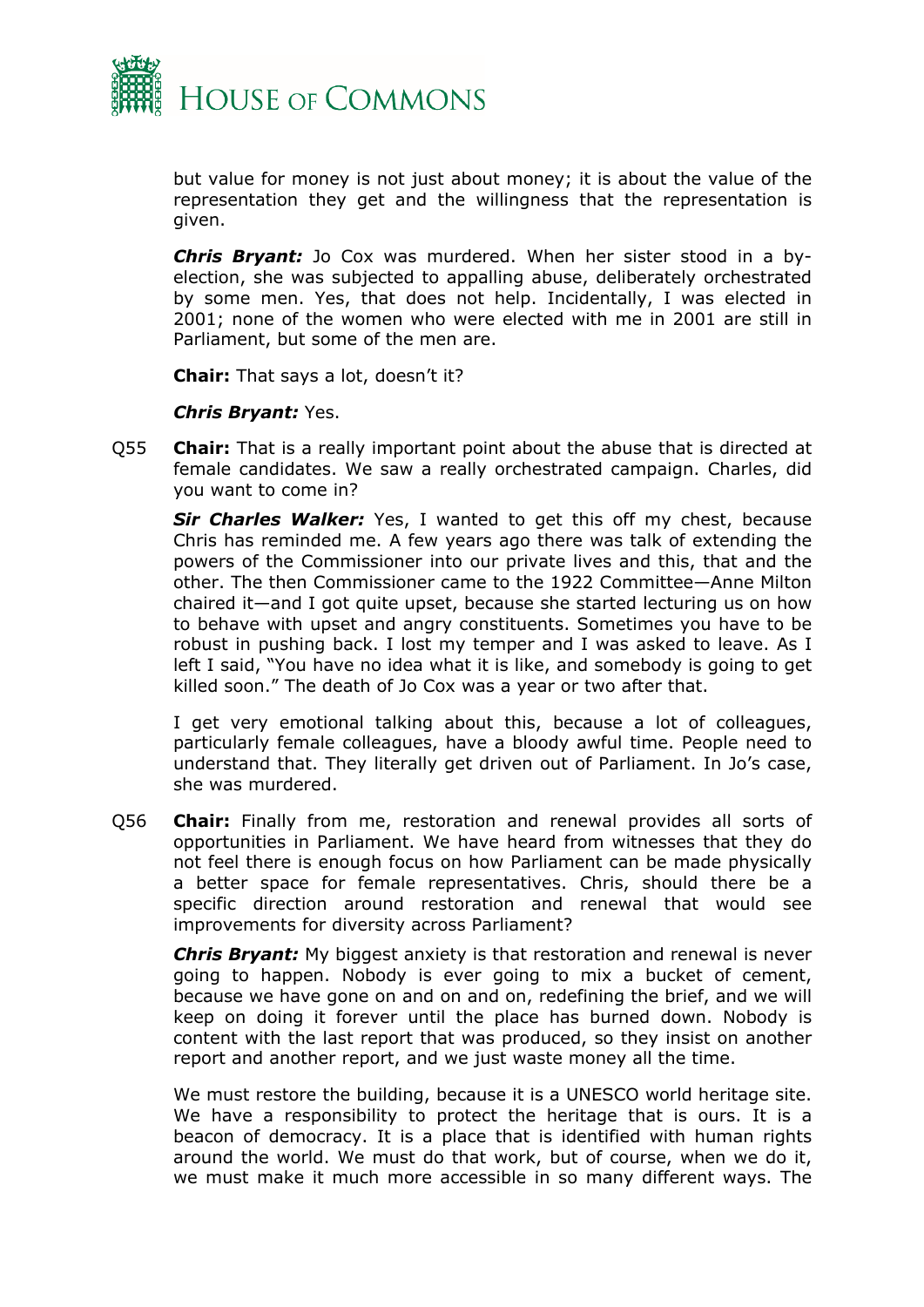

biggest disability for most people on the parliamentary estate is not being able to see properly because it is so dark everywhere. It means that lots of people cannot read papers and cannot see signs properly. We have never even managed to deal with that.

Yes, we should be taking all of those things into consideration, but that will require somebody deciding that we are actually doing this thing.

*Karen Bradley:* We have been looking at it on the Procedure Committee in terms of the way our procedures work. So much of what we do procedurally is because of the building, the way the building is constructed and how the building fits together. The way we vote is because that is where the Division Lobbies are, but they do not have to be there, as we proved during Covid. There were many different ways that we could have voted and many different rooms we could have voted in, but we vote in those Division Lobbies. That means we conduct business in a certain way.

There is an opportunity under R&R to look at some of these things. Again, this goes back to the point about needing that research and needing that body of evidence about why women do not stay in Parliament as long as men do. Are there things that we do in terms of the way that we conduct ourselves? As an MP, you are expected to spend your time in and around the Chamber. It has been very unusual that we have all been in our offices over the last few months. We probably would not be in our offices in the same way if we were sitting in a fully physical Parliament.

Does the fact that people cannot get from their offices to the Chamber quickly, because of the distances, the way that we vote and the way we carry out business, mean that people tend to spend their lives in and around the Chamber, which then has implications for the different genders in terms of the needs that we have? That could be simple things like needing bathroom facilities, food facilities and everything else that you need to live as a human being. Does the structure of the building have implications on that?

*Sir Charles Walker:* The Administration Committee thinks a lot about this. I do not know whether this has figured before, but there is a lack of loos for women. There are all sorts of things. The family room is tired and very unwelcoming. I understand that there are some rooms for women that have been taken over by coat hangers and all sorts of stuff.

This is our Parliament, in a sense, and it is here to support women as well as men. Some of the facilities that women need to help them fulfil their jobs are not maintained properly or rather regarded as second division and not very good. That needs to be addressed, along with lots of other things, but I could start with that. We are thinking about it a lot; we really are.

**Chair:** I am going to turn to Nicola Richards now. I am conscious that I have used up a lot of time, for which I apologise. Snappy answers would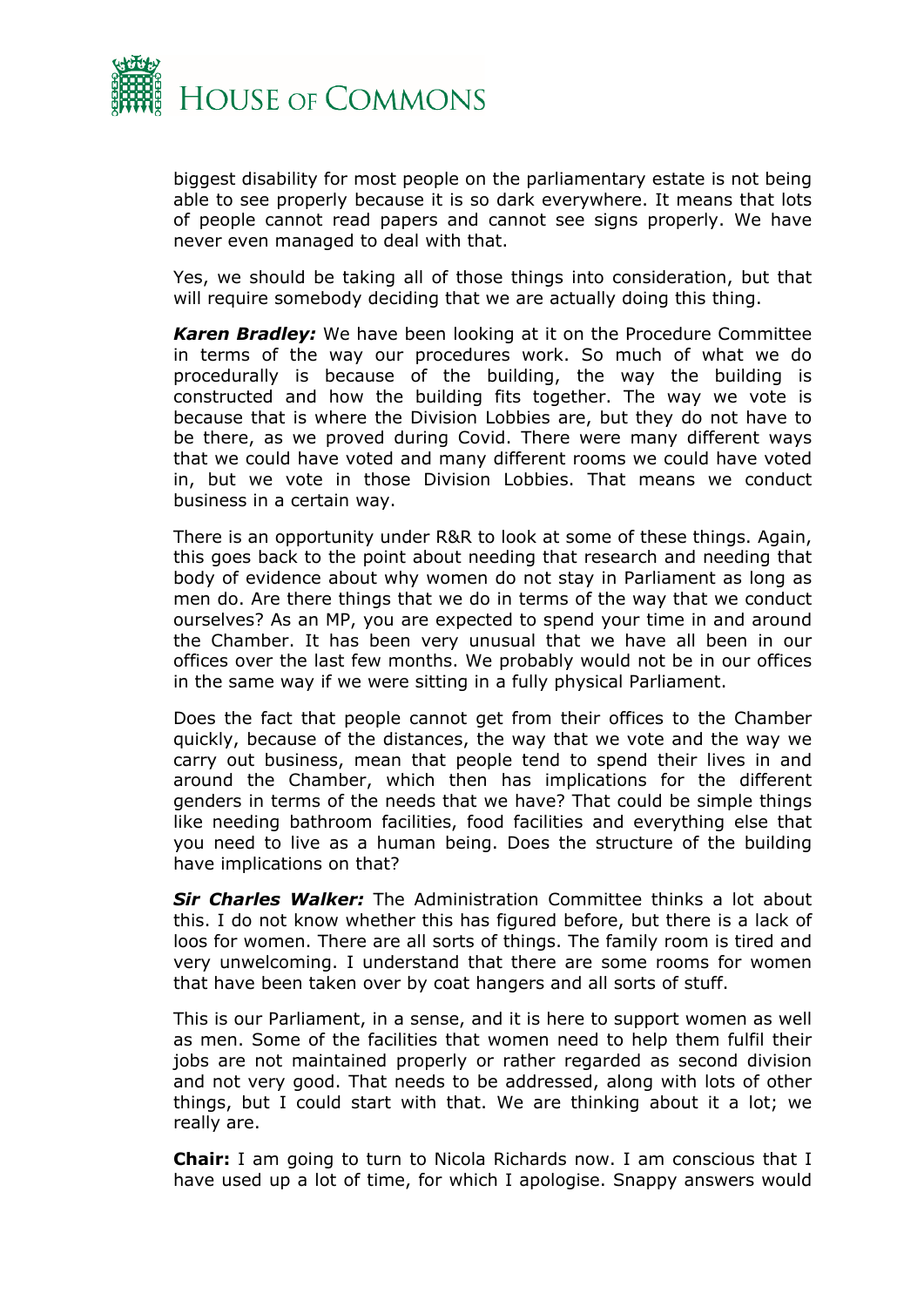

be appreciated from this point forward, please.

Q57 **Nicola Richards:** Sir Charles and Karen, what more needs to be done to ensure that parent MPs are able to fully participate in Parliament?

*Sir Charles Walker:* I am going to be very brief. We should stop publishing the support available to parents via IPSA. You have parents who are afraid to take on larger accommodation to stay with their children because it makes them look bad and then they are subject to abuse. For crying out loud, everybody needs some space, and we do not give Members of Parliament any space at the moment. We are constantly thrusting them towards conflict.

*Karen Bradley:* I will come in on the procedural side of things, Charles having answered on the administration and way of life things.

Look at just the way we vote and our sitting hours. I came into this job as a parent knowing full well that I would be working late. Whatever job I was going to do, I would end up working late in some way or another, but sitting around until 10 pm waiting for a vote that may or may not happen cannot be an effective use of time and cannot be good for people with children. There must be a better way to do it.

Q58 **Nicola Richards:** Karen, your Committee recommended that the House should revert to pre-pandemic procedure after lockdown restrictions have been lifted, including removing proxy voting for those with caring responsibilities. Given that women are twice as likely to quit their jobs due to caring responsibilities, what impact might this have on women in Parliament?

*Karen Bradley:* A number of colleagues have been in touch with me and are very concerned about this. To be clear, the committee's report was in line with what we had said throughout the pandemic: that all of the measures were temporary measures, and that we should not allow the compromises or innovations—however one might want to think of them that happened during Covid to set precedents for the future without the chance for the House to debate them properly.

We said that we should go back to everything that we used to do pre-pandemic and then we should review what we did and determine what we should either bring back or leave and say, "That was something that we did that worked because it had to, but it is not something that we can include as a permanent feature."

We are determined, and we have had a commitment from the Prime Minister that we will have time for a debate on this. We are determined that we will review everything and look at the best way to do things. If I may say, while I was supportive of extending proxies because we have no alternative, I would have preferred us to continue to vote by phone, because the proxy was a fudge as opposed to the phone vote, where we were all fully engaged, we all knew what was happening in Parliament and we all had to make a decision on which way to vote. Knowing that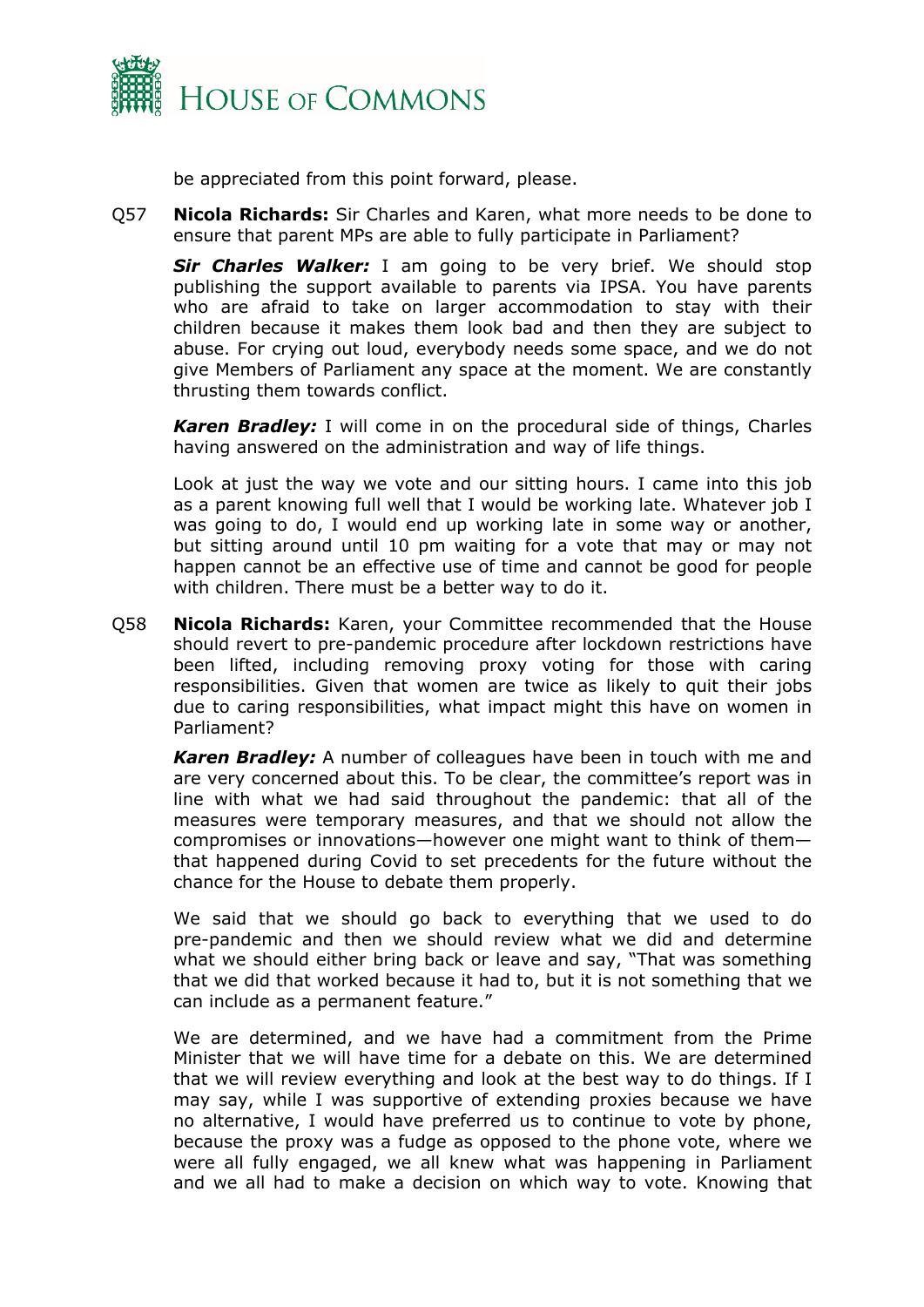

everything was going to end at the end of the pandemic, we could have had voting by phone, keeping Members engaged and making sure that we were all part of it, rather than this very complicated proxy system that we have.

Q59 **Nicola Richards:** To all of you, what is the role of the parliamentary authorities or external bodies like IPSA, which Sir Charles has already mentioned, in achieving a gender-sensitive Parliament?

*Sir Charles Walker:* I have spoken on that. Why does Chris not have a go, as a co-member of SCIPSA?

*Chris Bryant:* I am not a fan of IPSA, not because of the people who work for it but just because it was set up to do two things at the same time. One was to regulate MPs and the other was to support MPs so that they can be good MPs and perform their function of serving their constituents. Those two different roles are fundamentally inimical to one another, which is why I would much prefer to see IPSA become one or the other and then have a separate body to do the other bit.

I am always struck that, when you ask IPSA, "How has your last year has gone?" they will always start by saying, "It has been a great success because we have had 99% compliance." I want to say, "Yes, but shouldn't another criterion of your success be whether you have enabled MPs to be more efficient, effective and able to better serve their constituents?" It just does not feel like that.

I also think that MPs are subject to far too many regulatory bodies now. I was going to say that it is like a smorgasbord, but I like a smorgasbord so it is not a smorgasbord. It is like there is a different firing squad around every corner. That makes life very difficult for an ordinary MP. Yes, occasionally there is a bad apple or two, but in my experience over 20 years as an MP, including with people with whom I fundamentally disagree on every single thing under the sun, I have yet to meet more than four or five who are not entirely devoted to the public cause.

Sometimes it just feels as if politics has become an officially sanctioned crime. We are not criminals. We are not perfect in every moment of our lives, because none of us is perfect. We are all flawed, and I am more flawed than most. We need a more rational set of different institutions so we are not endlessly being tripped up.

Q60 **Nicola Richards:** Chris, what has your Committee's key contribution been to achieving a gender-sensitive Parliament?

*Chris Bryant:* My Committee used to have responsibility for sexual harassment cases; now it does not. That all goes through the Independent Expert Panel. Undoubtedly, over the last 20 or 30 years, many women and female staff working in Parliament have found it to be a place where they have not felt safe to work. Having a system that they feel confident in, where they can make entirely confidential complaints about an individual Member and they can trust that it will be an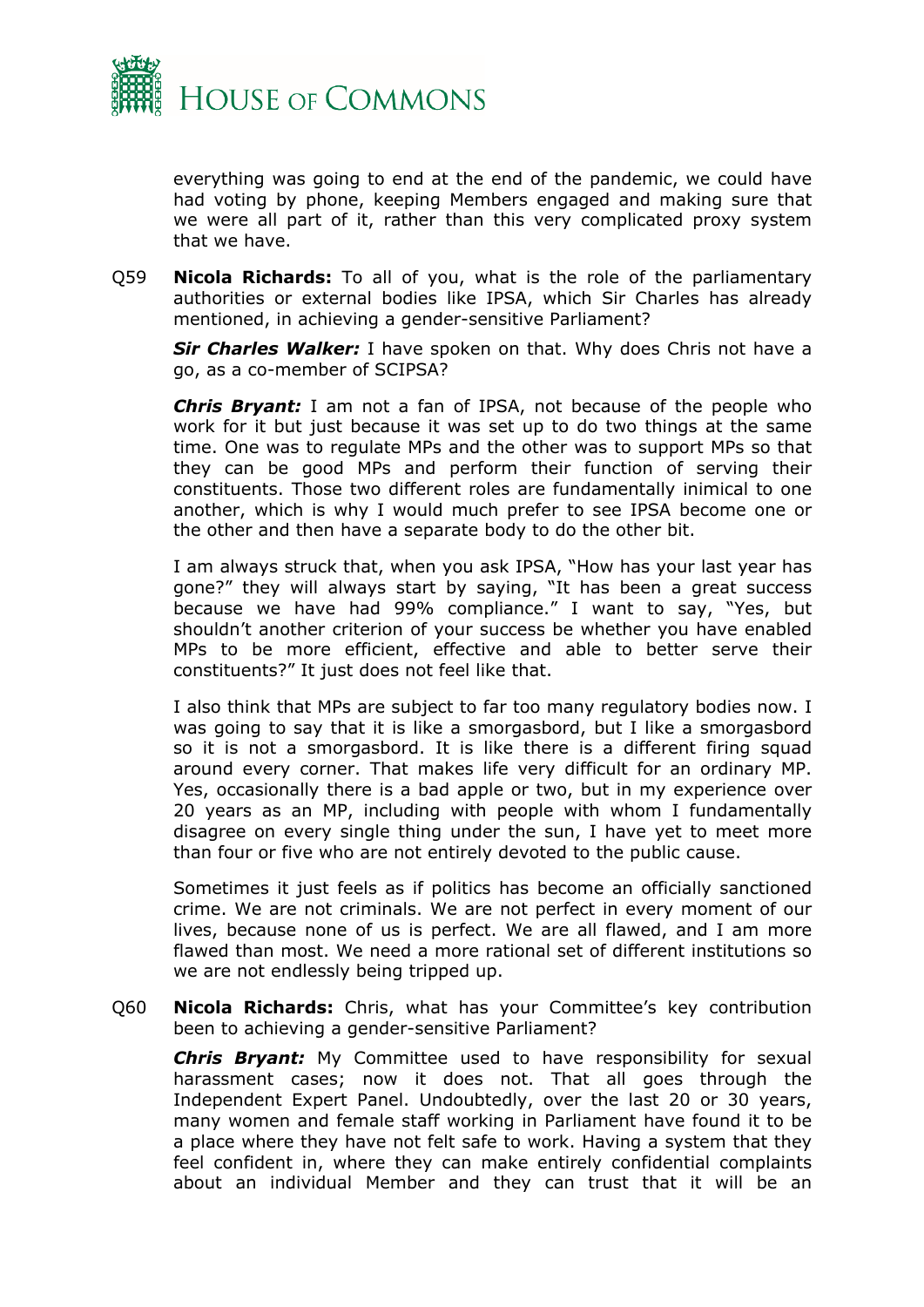

independent body that is going to adjudicate on that, has been a really important part of changing that.

I have one interesting point. As I understand it, one of the complainants in one of the cases that have been heard in last couple of years was asked why she did not go through the criminal justice system rather than through our complaints system, and she said it was because she did not trust the criminal justice system to be able to deliver a fair verdict or give her a fair hearing. If we have managed, through the Independent Expert Panel, to give the sense to people that they do have a chance to have a fair hearing, that is a significant step forward.

Q61 **Nicola Richards:** To all of you, how would you assess the effectiveness of the process overall for addressing sexual misconduct and gendered bullying in the House of Commons?

*Karen Bradley:* I have very little to say from the point of view of the Procedure Committee chair, but it has certainly improved in terms of what I have seen from when I entered Parliament in 2010 until now. It is certainly better than it was.

*Chris Bryant:* I will just say one more word. The Committee on Standards is doing a review of the code of conduct at the moment. We want to address some of the issues that we have been talking about. Sexual harassment is not a matter for us now. It is a matter for the Independent Expert Panel. Encouraging training, good behaviours, equal opportunity employment practices and all of that is still a part of our remit.

I am conscious that there is a strange little bit of the rules. Quite rightly, behaviour in the Chamber or in a proceeding in Parliament, including in a Committee, is the sole responsibility of the Speaker or the Chair, who decides on those matters summarily. I do not have a problem with that, except that, if somebody were to sexually harass another Member or, for that matter, a Clerk in a Division Lobby, because that is a proceeding in Parliament, that would be a matter solely for the Speaker. The Speaker does not have the resources or the powers to be able to deal with something like that, and of course it would not be independent in the way that everything else is.

I have spoken to the Speaker about this. My suggestion is that the Speaker, in such a situation, should be able to refer that directly to the Independent Expert Panel so as to be able to navigate around that. They have done that in the House of Lords already; we have not done it in the House of Commons.

*Sir Charles Walker:* The ICGS is still bedding in. There are a few complaints at the serious end of the spectrum. The art of a good apology is much underrated in this place. As I have said in the past—Chris has been in the room—there are 20,000-plus people on the estate and there are probably a million interactions a day. It is impossible to imagine that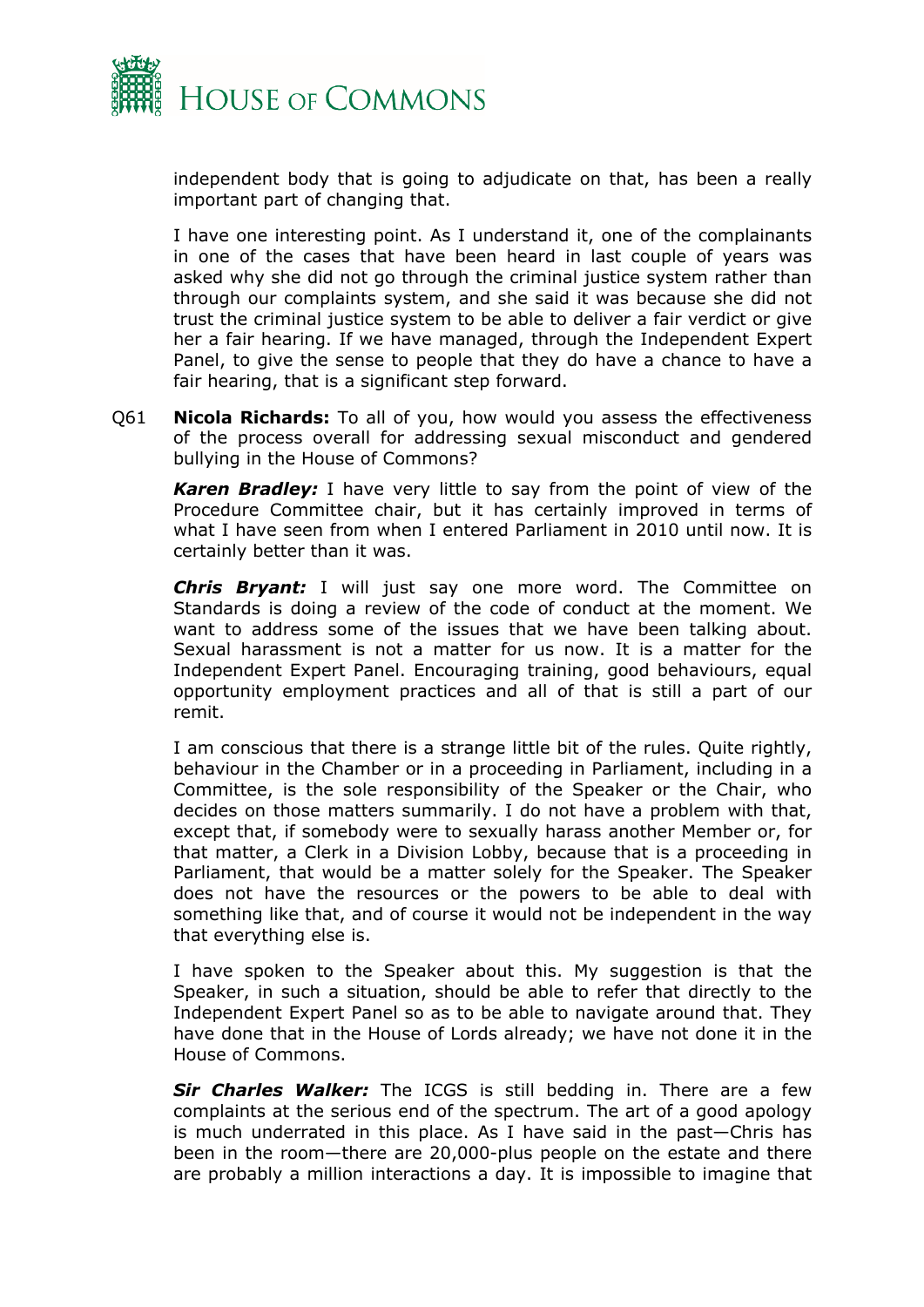

all those million interactions will be successful. For the few that are not successful, there is a lot to be said for sitting someone in a room and saying to them, "This is how your actions made me feel." That person probably said something in the heat of the moment about which they feel mortified and they would apologise and move on.

We need to get better at saying sorry, because it is a pressurised environment for our staff and for ourselves. We are all humans, as Chris said earlier. Sometimes we can snap. It is not necessarily a pattern. We just need to be able to say sorry to each other; we need to have an appreciation of how our actions may have hurt someone and make sure that we behave better next time.

*Chris Bryant:* I fully agree with that. I just want to add one rider to it, which is that, if you do apologise, you need to make sure that you are demonstrably sincere in your apology and that you do not then go out and do radio interviews saying that you have been forced to make the apology and that you did not really believe in it.

Q62 **Nicola Richards:** Chris, if an MP is under investigation for sexual misconduct, should they be denied access to the parliamentary estate in the meantime?

*Chris Bryant:* I have not thought about that one. The only downside that I can think of to that is that you are then effectively explaining why somebody is not available on the parliamentary estate. I know Andrea Leadsom has raised a good point here, which is that when somebody is suspended and unable to perform—

Q63 **Chair:** We have lost Chris temporarily. Karen, is there anything you want to add? We will see whether we can get Chris back.

*Karen Bradley:* Again, I do not know. I can see pros and cons on both sides. There has been a discretion that has been applied by the Whips, who have kept Members away when there are accusations against them. You do not want to be in a situation where someone is named publicly because people know they are away and then find out that there was no case to answer. There is a very difficult balance to be struck on that. It is one that we debate within society about the naming of suspects and the publicity around that. There are pros and cons.

Q64 **Chair:** Can I just add a question? Ideally, this would have gone to Chris, but Chris is not with us at the moment. I am going to ask the other two Chairs whether they can give their perspectives on this. I will start with Karen. Do you get any sense that female complainants are in any way treated differently from male complainants in cases of harassment of bullying?

*Karen Bradley:* I don't have any evidence one way or the other, so it is probably best that I do not speculate on that. I will let someone who has actually seen it in practice make a comment.